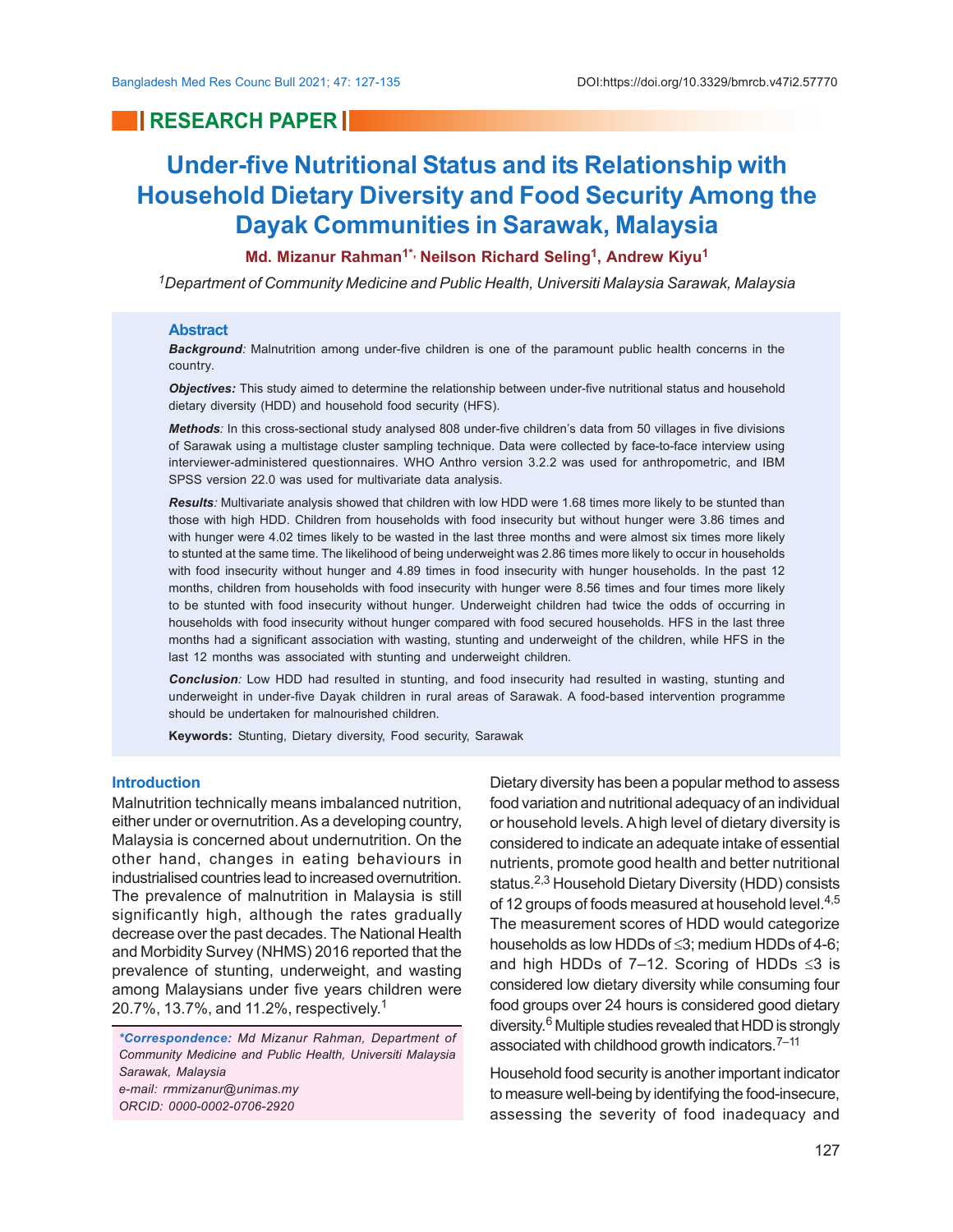characterising the nature of the insecurity. <sup>12</sup> Poverty is one of the main risk factors for food insecurity whereby households were prone to have poor quality and quantity of food intake.13 Food security is related to better nutrient intakes, proper eating behaviours and good nutritional status among the household members.14 Rao et al and WHO had identified that children at the ages of 6 months to 59 months are the critical period for milestones development.<sup>15,16</sup> Thus, this age group represent the window periods of malnutrition if nutritional needs are not taken well. Children need more energy and adequate nutrients to grow and develop. In relation to children's nutritional status, the risk of malnutrition would be reduced by 12 % among children from food secured households.<sup>17</sup>

Dayak communities are the ethnic majority residing in the rural areas of Sarawak, Malaysia. Despite them being the majority of rural dwellers, the nutritional status of their children was poorly known. Therefore, this study aimed to determine the relationship between under-five nutritional status and dietary diversity and food security among the Dayak communities in the rural areas of Sarawak, Malaysia.

### **Material and Methods**

#### *Study setting and sampling*

This was a cross-sectional community-based study conducted in Sarawak, Malaysia. Five divisions were randomly selected from the total of 14 divisions in the state of Sarawak. From each selected division, two districts were randomly selected. Then, five villages of Dayak communities were selected from each district, resulting in the involvement of 50 villages and 808 households, which were selected through systematic random sampling. The sample size was calculated with the base population proportion of children with malnutrition of 20.9% 18 with 1.96 stan-dard values for two-tailed tests and 5% absolute precision.18 The sample size was further inflated, multiplying by design effect 2 and 15% non-response rate. The average family size in Sarawak was 4.3, and the anticipated proportion of under-five children was 4%, yielding the sample size of 590 households.<sup>19</sup>

#### *Study population*

The participants consisted of parents aged 18 years and above with under-five children or children in their households. Participants who were residents of the study area less than six months, parents or

caretakers who were seriously ill and had difficulty communicating, and children with physical deformities that hindered height measurements at the time of data collection were excluded from the study.

#### *Data collection instrument*

A structured questionnaire relating to household dietary diversity and household food security was used to collect data from the respondents. The questionnaire was adopted and adapted from various questionnaires based on the study's objectives. Each structured questionnaire consists of four sections: Sociodemographic characteristic of the parents where the variables included the age, level of education, types of occupation, size of family and monthly household income. The second part was the household's dietary diversity, which required respondents to recall the types of food consumed in the past 24 hours. Respondents would answer either "Yes" or "No" only. The questions were adopted from the Food and Agriculture Organization (FAO) of the United Nations to precisely measure the Household Dietary Diversity Score (HDDS).<sup>5</sup> Household food security was the third part of the questionnaire. This construct was intended to assess the household food security in the past three months and 12 months' period. For the household food consumption in the past three months, there were 11 questions about food security patterns, while eight questions were related to the household food consumption patterns in the past 12 months. For the questions on food security in the past three months, each question would be answered based on the Likert scale from "Never" to "Always". As for the questions on food security in the past 12 months, each of the questions would be responded to as either "No", "Yes", "Do not know" or "Not applicable". The constructs were adopted from Food and Nutrition Technical Assistance (FANTA III), where the researchers were able to measure the household food security based on the Household Food Insecurity Access Scale (HFIAS).<sup>20</sup>

The last part of the questionnaire was the children characteristic and their anthropometric measurements. Data on age and gender were collected. The measurement included the body weight (kg) and height (cm) based on FAO.<sup>21</sup> Children were measured for standing height without shoes using a SECA portable body meter (SECA 206, Germany) to the nearest 0.1 cm except for children with 6–23 months of age among who recumbent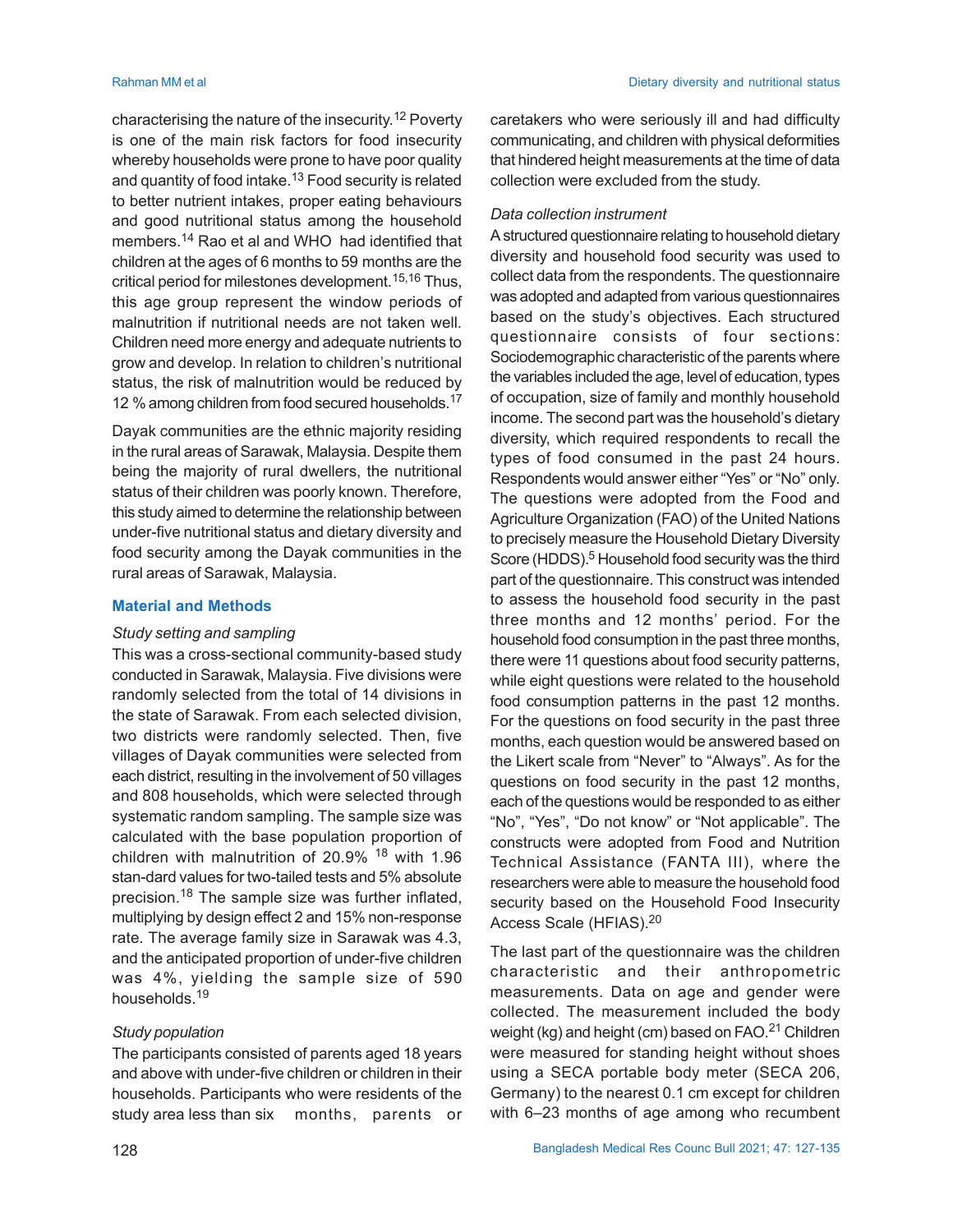lengths were measured. The body weight of infants and young children was measured using a digital weighing scale (Tanita 1583, Japan) to the nearest 0.01 kg. Children who were able to stand upright were weighed using a digital lithium weighing scale (Tanita 318, Japan) to the nearest 0.1 kg.

A pilot test was conducted among 30 respondents from a similar population not included in the main study. The questionnaire was modified based on the pre-test results, where domain-wise Cron-bach's alpha was calculated, and it varied from 0.688 to 0.890. A one-day intensive training was given to the selected research assistants by the investigator. The training included the study objectives, review of questionnaires, techniques of anthropometric measurements and ethics during fieldwork. There was a close su-pervision of the interviewers during data collection. Measurement was taken using UNICEF's standard instruments of weighing scale and portable body meter height and was routinely checked and adjusted to maintain its accuracy. Calibration of the indicator against zero reading was checked following the weighing of every child.

Participation in this study was entirely voluntary. Respondents were briefed about the confidentiality of the information given. Informed written consent was obtained from the participants. No financial or any other incentives were provided for their participation. The study received ethical approval from the Ethics Committee of the Faculty of Medicine and Health Science, Universiti Malaysia Sarawak (UNIMAS) (UNIMAS/NC-21.02/03-02 Jld.3 (80)) and the Medical Research and Ethics Committee (MREC), Ministry of Health Malaysia (KKM/NIHSEC/P19-877 (6)).

*Under-five Nutritional status:* The measurements were recorded into the software WHO Anthro version 3.2.2, which was readily downloaded from the WHO website <sup>22</sup>. WHO Anthro 3.2.2 software was used to convert weight, height, and age of the child (months) into height-for-age (HAZ), weight-for-age (WAZ), and weight-for-height (WHZ) z-scores to assess malnutrition considering gender. Anthropometric classifications were based on global standards. Children with HAZ, WAZ, and WHZ below "2 SD of the median of reference population were considered stunted, underweight, and wasted, respectively.<sup>23</sup> The assessment of the growth development in the study was based on the Malaysian children growth centile charts recommended by WHO Global Database on Child Growth and Malnutrition.24,25

*Household dietary diversity (HDD) score:* The types of food consumed by the households in 24 hours.<sup>5</sup> The full HDD score for each household was 12. According to  $\mathsf{FAO},^4$  low HDDs of  $\leq$ 3; medium HDDs of 4-6; and high HDDs of 7-12.

*Household food security score*: For calculation of food security in the last 3 months, the response *'never'* and *'rarely'* was scored as '0' each, while *'sometimes'*, *'very often'* and *'always'* were scored as '1' each. The summative score was further classified into three groups based on percentile. The score was further classified as food secure, food insecure without hunger, and severe food insecurity with hunger. The lowest percentile, i.e., scores '0', was considered food secured. The second percentile was considered as food insecurity without hunger, and the last percentile was food insecurity with hunger. For food security in the last 12 months, all the items of the question with the positive response were counted and summed up. Based on summative counts, the lowest counts (<2) were classified as no food insecurity (i.e., food secured), the counts 2 to 4 were considered food insecurity without hunger and the rest score was considered food insecurity with hunger.

Data coding and verification of response was made on the same day immediately after the inter-view. The complete data was entered into Microsoft Office Excel 2010 with a validation check. From Microsoft Excel, the data was exported to Statistical Package for Social Science (SPSS) version 22.0.<sup>26</sup> It was checked again for any inconsistencies, missing values and duplication. The output of the analysis was presented in the form of mean, median, minimum and maximum values and standard deviation for continuous data while percentages for categorical data. All continuous variables were then transformed into categorical data for further analysis. The multivariate regression analysis was used to relate the nutritional status of children and dietary diversity, and food security. The strength of association was measured by a 95% confidence interval (adjusted odds ratio). All models were checked for the goodness of fit using the Hosmer and Lemeshow fit test. A  $p$ -value of  $\leq$ 0.05 was considered significant statistically.

Several limitations of the study were worth to be mentioned and for consideration in future studies. Firstly, the study was based on cross-sectional data that were collected for one year. To understand further the relationship between the nutritional status of children with household dietary diversity and food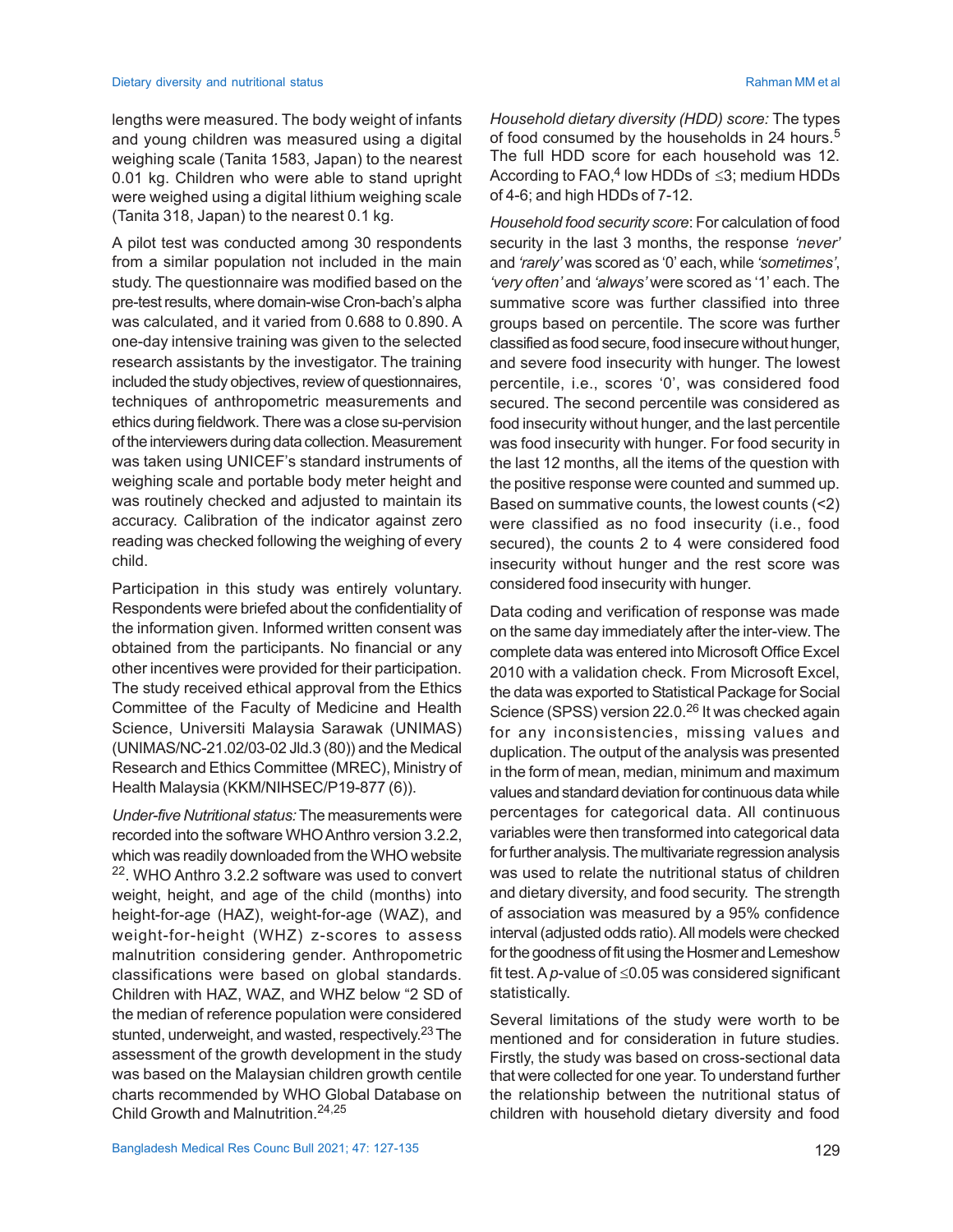security, data collection needs to be conducted alternately in that particular year. Seasonality might affect the activities of the rural dwellers. Hence, it could also influence the households' food security, especially when the data collection was conducted during the harvesting season. The households might not encounter food insecurity due to the availability of food resources. Paddy harvesting season is usually from March to May annually. Secondly, recall bias was one of the limitations during the data collection, especially when respondents needed to recall the types of food consumed within the 24 hours to determine dietary diversity. The capability to recall the event may be worst for those caregivers who did not participate in food preparation at home. There were times that they recalled the types of food which had been consumed on the other days. Similarly, the food security questions would require the households to recall their experience in the past 12 months. The time frame was too broad, and the information given by the respondents might not be accurate. Thirdly, the food diversity did not assess the amount of food

consumption. Some households had low dietary diversity, but more portions were taken especially carbohydrate-based food. Despite all the limitations, the results of this study will provide important contributions to the limited data available on household food insecurity and the nutritional status of children in the study area.

#### **Results**

The mean age for fathers was 35.37 (8.28) years old and 32.42 (7.63) years old for mothers. Fathers' levels of education were mainly until secondary school and above (78.3%), similarly, mothers at 73.1%. The majority of the fathers were employed (64.5%), while 69.7% of the mothers were unemployed or being housewives. The median family size was six, with a minimum of three-person and a maximum of 14 persons in the household. The average monthly income stood at MYR 1532.08 (1362), with half of the households earned MYR 1200 and below.

A total of 808 under-five children's data were analysed. The mean (SD) age was 30.35 (16.16) months, and gender-wise was equally balanced between male and

| Characteristics              | <b>Number</b> | Percentage | <b>Statistics</b>                     |
|------------------------------|---------------|------------|---------------------------------------|
| Age in years (Fathers)       |               |            |                                       |
| < 35                         | 420           | 52.0       | Mean $(SD) = 35.37 (8.28)$ yrs        |
| $\geq 35$                    | 388           | 48.0       | Min = 21 yrs: Max = $63$ yrs          |
| Age in years (Mothers)       |               |            |                                       |
| $30$                         | 320           | 39.6       | Mean (SD) = 32.42 (7.63) yrs          |
| $\geq 30$                    | 488           | 60.4       | Min = 20 yrs: $Max = 60$ yrs          |
| Level of education (Fathers) |               |            |                                       |
| Primary and below            | 175           | 21.7       |                                       |
| Secondary and above          | 633           | 78.3       |                                       |
| Level of education (Mothers) |               |            |                                       |
| Primary and below            | 217           | 26.9       |                                       |
| Secondary and above          | 591           | 73.1       |                                       |
| Employment status (Fathers)  |               |            |                                       |
| Unemployed                   | 287           | 35.5       |                                       |
| Employed                     | 521           | 64.5       |                                       |
| Employment status (Mothers)  |               |            |                                       |
| Unemployed                   | 563           | 69.7       |                                       |
| Employed                     | 245           | 30.3       |                                       |
| Family size                  |               |            |                                       |
| $\leq 5$                     | 388           | 48.0       | Median = $6$ ; Min = $3$ ; Max = $14$ |
| > 5                          | 420           | 52.0       |                                       |
| Monthly income (MYR)         |               |            |                                       |
| < 1200                       | 408           | 50.5       | Mean (SD) = MYR 1532.08 (1362)        |
| $\geq$ 1200                  | 400           | 49.5       | Min = $MYR 150$ ; Max = MYR 7500      |

**Table I:** Sociodemographic characteristics of the respondents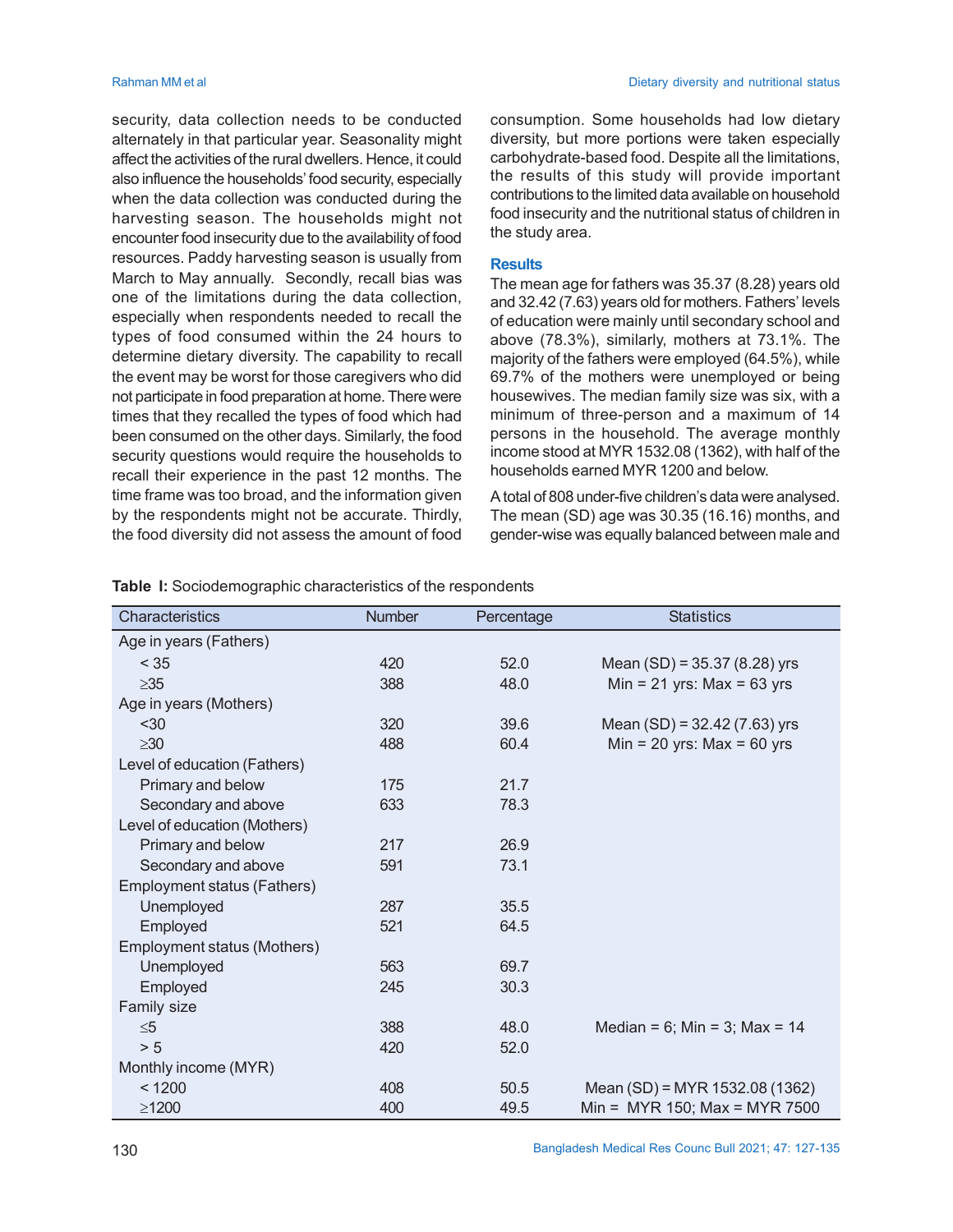female. The percentage of wasted children was 6.7%, overweight and obese were at 5.3%, stunted at 18.1%, and underweight was at 14.3%. The normal nutritional status of the children dominated all the indicators, with not less than 80% of the total children in each indicator (table II).

*Household Dietary Diversity (HDD):* All the households consumed rice. Rice was in the form of porridge, bread, noodles and other carbohydrate sources. It was also a staple food in the community. Vegetables and spices, condiments and beverages were highly consumed at 97.2% and 95.3% of the households. The least food consumed were legumes, nuts and seeds (14.7%) and white roots and tubers at 11.3% (table III).

The Household Dietary Diversity (HDD) score revealed a high HDD accounting 45.3%, and 47.3% had 4 to 6 HDD or medium scores, which was the highest percentage. The low HDD score was 7.4% (figure 1).

For food security in last 3 months, the lowest percentile, ie, scores '0', was considered food secured (72.5%). The second percentile was considered as food insecurity without hunger (13.4%), and the last percentile was food insecurity with hunger (14.1%). For food security in the last 12 months, the lowest counts (<2) were classified as no food insecurity (i.e., food secured), which amounts to 71.5%. The counts 2 to 4 were considered food insecurity without hunger, which constituted 18.9%, and the rest score was considered food insecurity with hunger (9.5%) (table IV).

Relationship between dietary diversity, food security and nutritional status: Multivariate binary logistic regression analysis

A multivariate binary logistic regression analysis was done to determine the independent effect of dietary diversity and food security on the nutritional status. 27,28 Analysis of the nutritional status of children by HDD scores showed households with low HDD had almost two times (AOR = 1.683, 95% CI: 0.424, 2.036) the odds of having children who were stunted compared to households with high HDD. For food security in the past three months, children from households with food insecurity without hunger and with hunger were four times odds of having children who were wasted and about three to five times the odds of having children who were underweight. On the other hand, children from

| Table II: Characteristics and nutritional status of children |  |  |  |
|--------------------------------------------------------------|--|--|--|
|--------------------------------------------------------------|--|--|--|

| Characteristics                     | <b>Number</b> | Percentage | <b>Statistics</b>                 |
|-------------------------------------|---------------|------------|-----------------------------------|
| Age in months                       |               |            |                                   |
| < 11                                | 107           | 13.2       |                                   |
| $11 - 23$                           | 204           | 25.2       | Mean $(SD) = 30.35(16.16)$ months |
| $24 - 35$                           | 169           | 20.9       | Median $= 29$ months              |
| $36 - 47$                           | 144           | 17.8       | Min = 6 months; Max = 59 months   |
| $48 - 59$                           | 184           | 22.8       |                                   |
| Gender                              |               |            |                                   |
| Male                                | 413           | 51.1       |                                   |
| Female                              | 395           | 48.9       |                                   |
| Weight for height (WHZ)             |               |            |                                   |
| Severely wasted (d" -3 SD)          | 9             | 1.1        |                                   |
| Wasted $( \leq -2 SD )$             | 45            | 5.6        |                                   |
| Normal $(> -2 SD to < 2 SD)$        | 711           | 88.0       |                                   |
| Overweight $(≥ 2 SD)$               | 33            | 4.1        |                                   |
| Obese ( $\geq$ 3 SD)                | 10            | 1.2        |                                   |
| Height for age (HAZ)                |               |            |                                   |
| Severely stunted $(\leq -3 SD)$     | 23            | 2.8        |                                   |
| Stunted $(\leq -2$ SD)              | 124           | 15.3       |                                   |
| Normal $(> -2 SD to < 2 SD)$        | 661           | 81.8       |                                   |
| Weight for age (WAZ)                |               |            |                                   |
| Severely underweight $(\leq -3 SD)$ | 3             | 0.4        |                                   |
| Underweight $(\leq -2 SD)$          | 112           | 13.9       |                                   |
| Normal $(> -2 SD to < 2 SD)$        | 693           | 85.8       |                                   |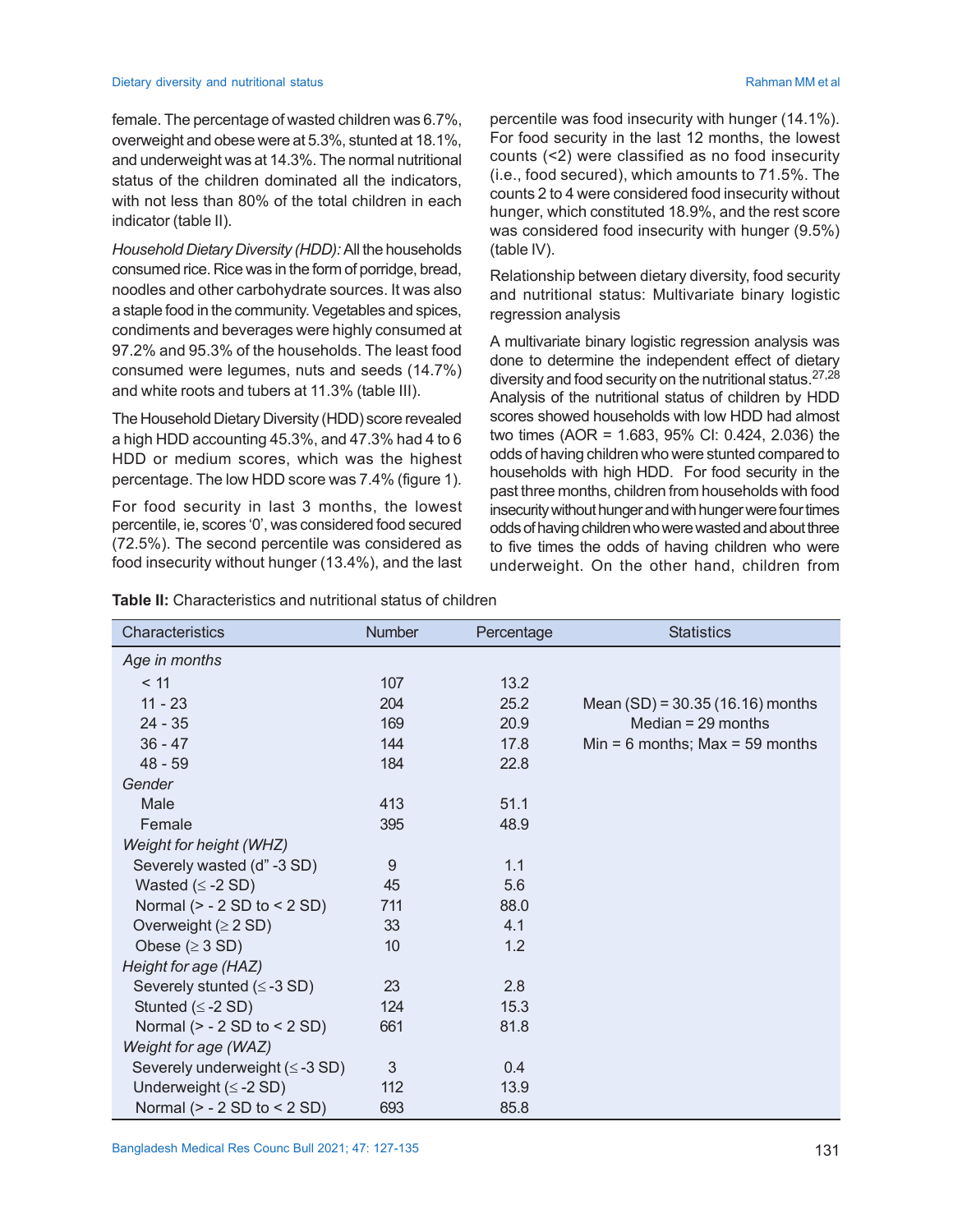Rahman MM et al **Dietary diversity and nutritional status Dietary diversity and nutritional status** 

**Table III:** Type of food consumed by the households in the last 24 hours

| Types of food                    | n   | $\%$  |
|----------------------------------|-----|-------|
| Rice                             | 808 | 100.0 |
| Vegetables                       | 785 | 97.2  |
| Spices, condiments and beverages | 770 | 95.3  |
| Oils and fats                    | 664 | 82.2  |
| Meat, poultry and offal          | 660 | 81.7  |
| Sugar and honey                  | 657 | 81.3  |
| Eggs                             | 470 | 58.2  |
| Fish and seafood                 | 469 | 58.0  |
| Milk and milk products           | 218 | 27.0  |
| Fruits                           | 172 | 21.3  |
| Legumes, nuts and seeds          | 119 | 14.7  |
| White roots and Tubers           | 91  | 11.3  |



**Figure 1:** Percentage distribution of household dietary diversity

households with food insecurity with hunger households had almost six times the odds of being stunted compared to children from households that were food secure. Analyses of food security in the past 12-months showed that children from households with food insecurity without and with hunger had four to nine times the odds of being stunted and twice the odds of being underweight compared to children from households with food insecurity without hunger and children from households with no food insecurity respectively (table V).

**Table IV:** Household food security in the last three and 12 months

| Level of food security         |               | Last 3 months | Last 12 months |            |  |
|--------------------------------|---------------|---------------|----------------|------------|--|
|                                | <b>Number</b> | Percentage    | <b>Number</b>  | Percentage |  |
| Food secured                   | 586           | 72.5          | 578            | 71.5       |  |
| Food insecurity without hunger | 108           | 13.4          | 153            | 18.9       |  |
| Food insecurity with hunger    | 114           | 14.1          | 77             | 9.5        |  |

**Table V:** Relationship between dietary diversity, food security and nutritional status: Multivariate analysis

| Independent variables          | Wasted (n=54)                                  |                          |           |                          | Stunted (n=147) |        |                          | Underweight (n=115) |       |  |
|--------------------------------|------------------------------------------------|--------------------------|-----------|--------------------------|-----------------|--------|--------------------------|---------------------|-------|--|
|                                | <b>AOR</b>                                     | LL                       | <b>UL</b> | <b>AOR</b>               | LL              | UL     | <b>AOR</b>               | LL                  | UL    |  |
| Dietary diversity score        |                                                |                          |           |                          |                 |        |                          |                     |       |  |
| Low                            | 2.030                                          | 0.751                    | 5.486     | 1.683*                   | 0.424           | 2.036  | 1.062                    | 0.395               | 2.856 |  |
| Medium                         | 1.056                                          | 0.516                    | 2.162     | 1.029                    | 1.035           | 2.737  | 1.033                    | 0.550               | 1.943 |  |
| High (RC)                      | 1.000                                          |                          |           | 1.000                    |                 |        | 1.000                    |                     |       |  |
| Food security (3 months)       |                                                |                          |           |                          |                 |        |                          |                     |       |  |
| No food Insecurity (RC)        | 1.000                                          |                          |           | 1.000                    |                 |        | 1.000                    |                     |       |  |
| Food insecurity without hunger | $3.861**$                                      | 1.432                    | 3.967     | 1.618                    | 0.898           | 2.917  | $2.861**$                | 1.770               | 3.251 |  |
| Food insecurity with hunger    | 4.025**                                        | 1.205                    | 5.065     | $5.614**$                | 3.173           | 9.932  | 4.882**                  | 1.563               | 5.312 |  |
| Food security (12 months)      |                                                |                          |           |                          |                 |        |                          |                     |       |  |
| No food Insecurity (RC)        | 1.000                                          |                          |           | 1.000                    |                 |        | 1.000                    |                     |       |  |
| Food insecurity without hunger | 0.117                                          | 0.069                    | 0.199     | 4.055**                  | 2.047           | 8.032  | $2.020*$                 | 0.902               | 4.522 |  |
| Food insecurity with hunger    | 0.247                                          | 0.124                    | 0.489     | $8.551**$                | 5.025           | 14.551 | 2.490                    | 1.230               | 5.041 |  |
| Classification                 |                                                | 93.3%                    |           |                          | 84.2%           |        |                          | 91.7%               |       |  |
| <b>Hosmer Lemeshow</b>         |                                                | 0.872                    |           |                          | 0.037           |        |                          | 0.484               |       |  |
| LR Chi-Square                  |                                                | 126.351; df (6), p<0.001 |           | 209.033; df (6), p<0.001 |                 |        | 333.981; df (6), p<0.001 |                     |       |  |
| Cox and Snell $R^2$            |                                                | 0.145                    |           |                          | 0.228           |        |                          | 0.339               |       |  |
| Nagelkerke $R^2$               |                                                | 0.373                    |           |                          | 0.372           |        |                          | 0.606               |       |  |
| RC                             |                                                | Reference category       |           |                          |                 |        |                          |                     |       |  |
| p-value                        | $*_{p<0.05,}$ ** $_{p<0.01,}$ *** $_{p<0.001}$ |                          |           |                          |                 |        |                          |                     |       |  |
| LL                             | Lower limit of 95% confidence interval         |                          |           |                          |                 |        |                          |                     |       |  |
| UL                             | Upper limit of 95% confidence interval         |                          |           |                          |                 |        |                          |                     |       |  |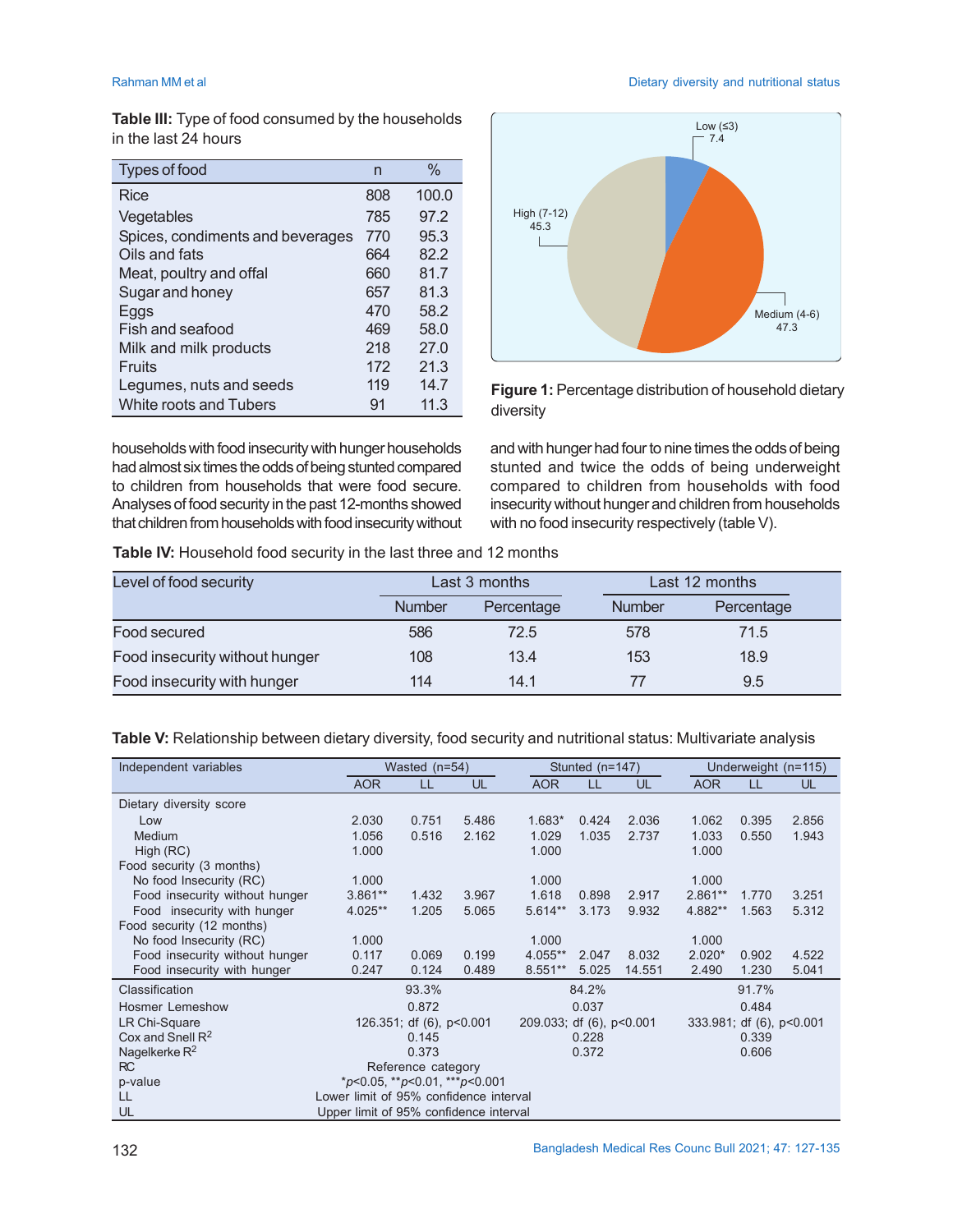#### **Discussion**

The prevalence of wasting, stunting and underweight among the under-five Dayak children in the rural areas of Sarawak were 6.7%, 18.1% and 14.3%, respectively. These prevalence indicators were still lower compared to the estimates published by the WHO , among the low middle-income countries and most of the African countries.7,16,29 The Malaysian national prevalence of wasting, stunting, and underweight was 11.5%, 20.7%, and 13.7% respectively. <sup>1</sup> The underweight prevalence in the present study was noted to be higher. This could be explained by the margin of difference between rural and urban areas as more overweight, and obese children were reported in the urban settings than children in the rural.30,31 In Kelantan, Malaysia, with almost similar rural area settings, Lian et al. reported a high prevalence of stunting, underweight, wasting at 69%, 63.4% and 40% respectively. 32

Children in households with low HDD were likely to be stunted. A similar finding was reported by Ogechi & Chilezie among the children in the rural areas of Nigeria.33 In Bangladesh, Rah et al. reported that low dietary diversity was a predictor of children with stunting in the households. $34$  Consumption of a highly diverse diet is beneficial, and it significantly reduces the prevalence of malnutrition overall among children.<sup>9</sup> In the present study, dietary diversity was not associated with wasting and underweight of the children as most households had at least medium to high HDD scores. Households also had access to their food crops as a high percentage of the respondents were farmers.

The present study indicated that food security in the past three months was associated with the prevalence of undernutrition among the children. A similar finding was reported by Ihab et al. among the low-income rural dwellers in north-eastern Peninsular Malaysia.<sup>35</sup> In that study, children in food-insecure households were three times more likely to be stunted and 2.15 times more likely to be underweight than children in food-secure households. Another study in Nigeria reported a high likelihood of wasted and underweight children in food-insecure households. They had a history of reducing their meal portions due to financial constraints.36 Other factors that influenced wasting among children were poverty, less educated parents and recent illnesses among children.<sup>37</sup>

Assessment of household food security in the last 12 months revealed that it had a significant association

with the prevalence of stunting and underweight but not with wasting. These findings were in accordance with Betebo, who stated that wasting among the children was not significantly related to household food security as food insecurity was not acute.<sup>38</sup> In similar rural settings, the nutritional status of children was not only influenced by food security but also the age of the children, birth weight and duration of breastfeeding.<sup>39</sup> In other perspectives, the importance of food security was not limited to markets' supply and demand dynamics. However, it was also related to the utilization of food products such as safe preparation, protection, and control of foods from pest infestations to healthy and nutritious consumption of foods. In some rural areas, improper sanitation and untreated water sources lead to unsafe food consumption that resulted in infection and diseases to the children, thus, affecting their nutritional status, growth and development.<sup>40</sup>

Many studies reported that household food security was not fully associated with the nutritional status of the children but influenced by other multiple factors such as maternal weight, household wealth, children's health conditions, breastfeeding duration and household size.41-43,13,35

#### **Conclusion**

The prevalence of wasting, stunting and underweight among the under-five Dayak children in the rural areas of Sarawak was 6.7%, 18.1% and 14.3% respectively. Low HDD was predominantly associated with the prevalence of stunting in children. In the last three months, food security was significantly associated with undernutrition, while food security in the last 12 months was associated with stunting and underweight. Further research needs to explore other multiple predictors such as maternal and child factors, medical history, socio-economic and environmental conditions to support these findings. A food-based intervention program should be undertaken for malnourished children, especially among the household with insecure food.

#### **Acknowledgements**

We are grateful to the *Ketua Kampung* (village head-men) for their support in selecting the houses and identifica-tion of respondents through the development of a sampling frame. We are also grateful to the research assistants who were involved in data collection. Furthermore, our gratitude goes to all the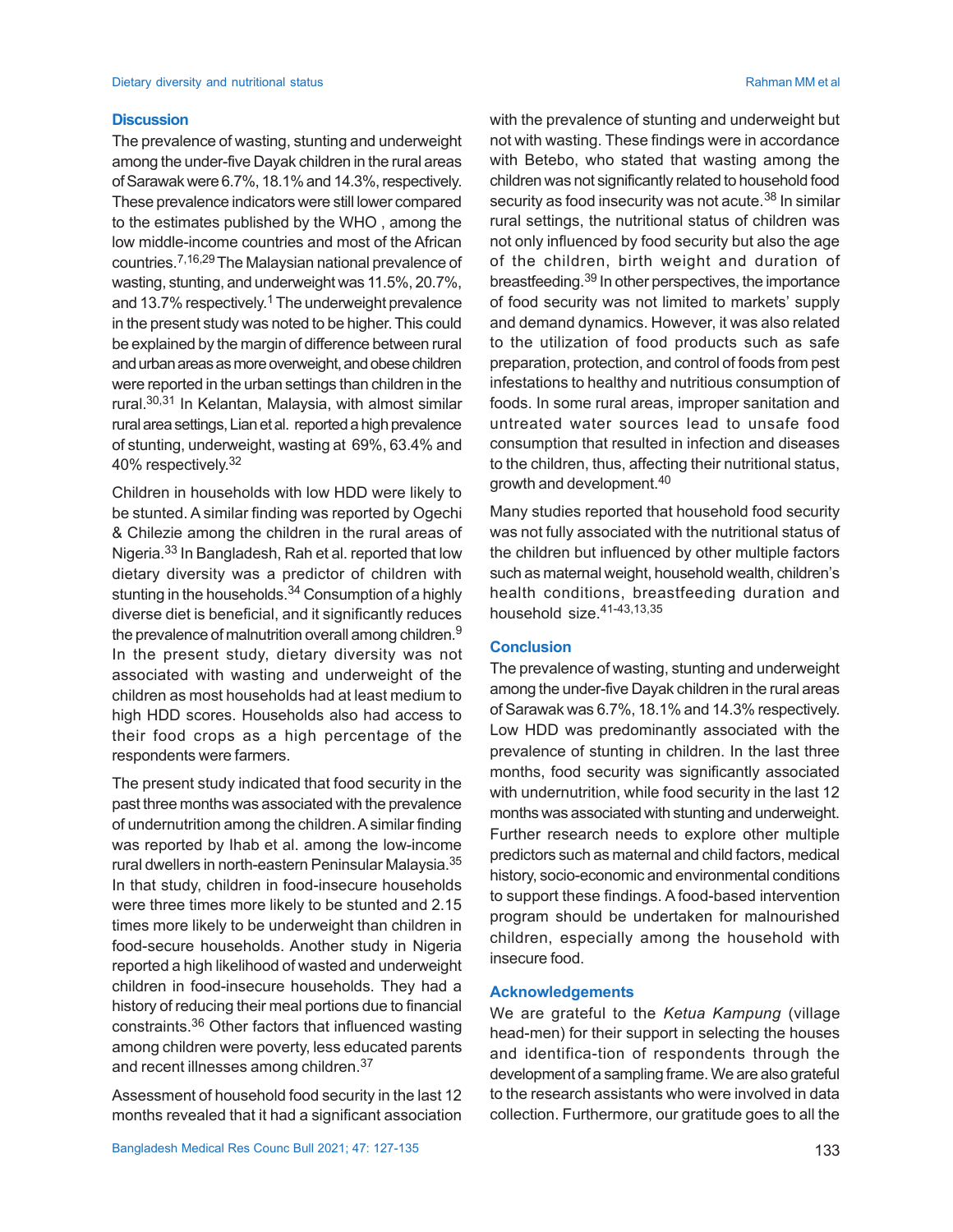respondents who participated in this study. Our gratitude to Yayasan Dayak Chair, Institute of Borneo status, Universiti Malaysia Sarawak (ref: F05/DRC/ 1810/2019) for a grant that enables us to complete these tasks.

*Conflict of interest:* The authors declare no potential conflicts of interest.

*Funding:* Yayasan Dayak Chair, Institute of Borneo status, Universiti Malaysia Sarawak (ref: F05/DRC/ 1810/2019)

*Ethical approval:* Ethics Committee of the Faculty of Medicine and Health Science, Universiti Malaysia Sarawak (UNIMAS) (UNIMAS/NC-21.02/ 03-02 Jld.3 (80)) and the Medical Research and Ethics Committee (MREC), Ministry of Health Malaysia (KKM/NIHSEC/P19-877 (6)).

*Submitted:* 07 September 2020

*Final revision received:* 20 June 2021

*Accepted:* 30 June 2021

*Published:* 01 August 2021

#### **References**

1. IPH, Malaysia. National Health and Morbidity Survey 2016 (NHMS 2016): Maternal and Child Health. Vol. I: Methodology and General Findings, 2016. Institute for Public Health (IPH), Ministry of Health Malaysia; 2016:120.

Available from: http://iku.moh.gov.my/images/IKU/ Document/ REPORT/ 2016/ NHMS2016ReportVolumeI.pdf

- 2. Ruel MT. Operationalizing Dietary Diversity: A Review of Measurement Issues and Research Priorities. J Nutr. 2003;133:3911S-3926S. DOI:10.1093/jn/133.11.3911S
- 3. WHO WHO. PAHO/WHO Guiding principles for Complementary Feeding of the Breastfed Child. Published online 2001. Accessed November 1, 2020. Available from: www.ennonline.net/compfeedingprinciples
- 4. FAO. Dietary Diversity. Published 2020. Accessed November 1, 2020.

Available from: https://inddex. nutrition.tufts.edu/ data4diets/ data-source/dietary-diversity

- 5. Kennedy G, Ballard T, Dop M-C. Guidelines for Measuring Household and Individual Dietary Diversity. FAO; 2011.
- 6. FAO. An Introduction to the Basic Concepts of Food Security. Published 2008. Accessed November 26, 2020. Available from: http://www.fao.org/documents/card/en/c/ 2357d07c-b359-55d8-930a-13060cedd3e3/
- 7. Dukhi N. Global Prevalence of Malnutrition: Evidence from Literature. Malnutrition. Published online April 5, 2020. DOI:10.5772/intechopen.92006
- 8. Kassie GW, Workie DL. Determinants of under-nutrition among children under five years of age in Ethiopia. BMC Public Health. 2020;20:399. DOI:10.1186/s12889-020-08539-2
- 9. Khamis AG, Mwanri AW, Ntwenya JE, Kreppel K. The influence of dietary diversity on the nutritional status of children between 6 and 23 months of age in Tanzania. BMC Pediatr. 2019;19:518. DOI:10.1186/ s12887-019-1897-5
- 10. Nepali S, Simkhada P, Davies IG. Association between wasting and food insecurity among children under five years: findings from Nepal demographic health survey 2016. BMC Public Health. 2020;20:1027. DOI:10.1186/s12889-020-09146-x
- 11. Tad AC, M SS, Pa H. Nutritional status and dietary intake of semai indigenous children below five years in perak, peninsular malaysia. Malays J Public Health Med. 2019;19:84-100. DOI:10.37268/mjphm/vol.19/no.1/art.40
- 12. Hoddinott J, Yohannes Y. Dietary Diversity as a Food Security Indicator. Ood Consum Nutr Div Int Food Policy Res Inst. Published online 2002:2.
- 13. Mohamadpour M, Sharif ZM, Keysami MA. Food Insecurity, Health and Nutritional Status among Sample of Palmplantation Households in Malaysia. J Health Popul Nutr. 2012;30:291-302. Accessed November 1, 2020. Available from: https://www.ncbi.nlm.nih.gov/pmc/articles/ PMC3489945/
- 14. Parker ED, Widome R, Nettleton JA, Pereira MA. Food security and metabolic syndrome in U.S. adults and adolescents: findings from the National Health and Nutrition Examination Survey, 1999-2006. Ann Epidemiol. 2010;20:364-370. DOI:10.1016/j.annepidem.2010.02.009
- 15. Rao S, Swathi P, Unnikrishnan B, Hegde A. Study of complementary feeding practices among mothers of children aged six months to two years - A study from coastal south India. Australas Med J. 2011;4:252-257. DOI:10.4066/AMJ.2011.607
- 16. WHO. Joint child malnutrition estimates. The Global Health Observatory. Published 2021. Accessed February 1, 2021. Available from: https://www.who.int/data/maternalnewborn-child-adolescent/gama/activities-of-gama
- 17. Mutisya M, Kandala N, Ngware MW, Kabiru CW. Household food (in)security and nutritional status of urban poor children aged 6 to 23 months in Kenya. BMC Public Health. 2015;15:1052. DOI:10.1186/s12889-015-2403-0
- 18. Eunice MJ, Cheah WL, Lee PY. Factors Influencing Malnutrition among Young Children in a Rural Community of Sarawak. Mal J Nutr. 2014;20:145-164. Accessed October 30, 2020.

Available from: https://ir.unimas.my/id/eprint/5204/

19. DOSM. Department of Statistics Malaysia Official Portal. Published 2020. Accessed March 21, 2021. Available from: https://www.dosm.gov.my/v1/index.php?r= column/cone&menu\_id= clJnWTlTbWFHdm UwbmtSTE1 EQStFZz09